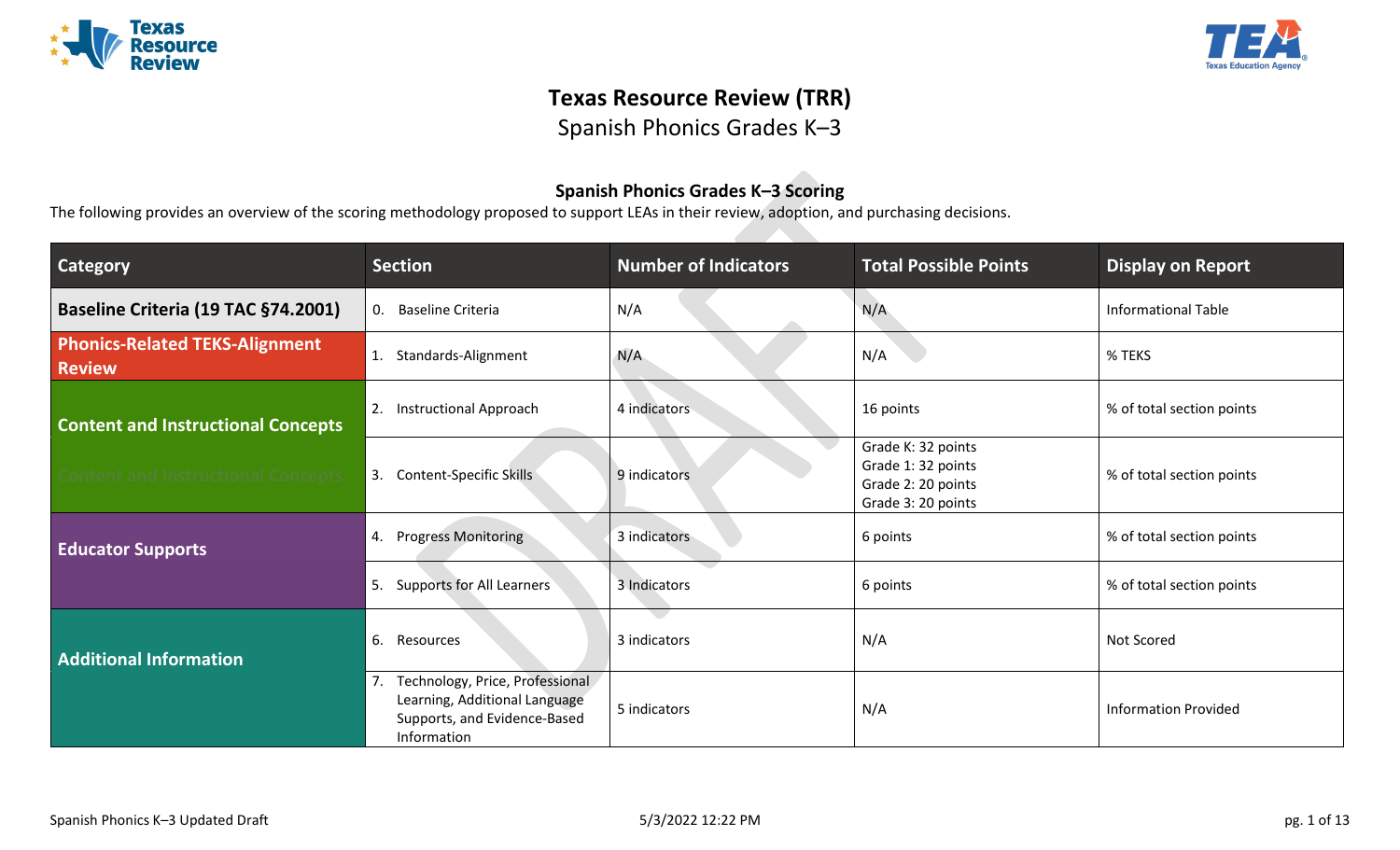



## ⓿**Baseline Criteria (19 TAC §74.2001)**

19 Texas Administrative Code §74.2001 outlines the specific requirements of phonics programs. The baseline criteria were established as part of those requirements.

- Program is aligned with a subset of the developing and sustaining foundational language skills portion of the grades K, 1, 2, or 3 Texas Essential Knowledge and Skills for English language arts and reading when teaching students to read in English and/or for Spanish language arts and reading when teaching students to read in Spanish in the student materials and teacher materials (19 TAC §74.2001 (1)(A)).
- Program includes a grade level specific scope and sequence (19 TAC §74.2001 (1)(A)).
- Program includes cited research that aligns with the research used for Reading Academies (19 TAC §74.2001 (1)(B)).
- Program includes a teacher's edition that provides guidance for teachers on how to introduce each phonics skill and implement effective phonics instruction
- $(19 \text{ TAC } $74.2001 (1)(C)).$
- Program includes a teacher's edition that provides specific daily (lesson-level) instructional sequences and routines (19 TAC §74.2001 (1)(D)).
- Program includes decodable texts that aligns to the scope and sequence (19 TAC §74.2001 (1)(E)).
- Program includes progress monitoring assessments and guidance for use (19 TAC §74.2001 (1)(F)).
- Program includes or is aligned to a diagnostic phonics tool (19 TAC §74.2001 (1)(F)).
- Program includes guidance on the use of data (19 TAC §74.2001 (1)(G)).
- Program must function as a stand-alone phonics programs, be part of a core language arts program, or act as a supplemental foundational literacy skills program (19 TAC §74.2001 (2)(A)).
- Program may not teach word recognition when teaching students to read in English through visual memory, guessing, the shape of a word, or the use of pictures or context clues to decode words. Words that cannot be sounded out and that do not follow the rules of phonics must be explicitly taught (19 TAC §74.2001 (3)(A)).
- Program may not be solely used for intervention purposes. Program should be designed for core instruction implementation (19 TAC §74.2001 (3)(B)).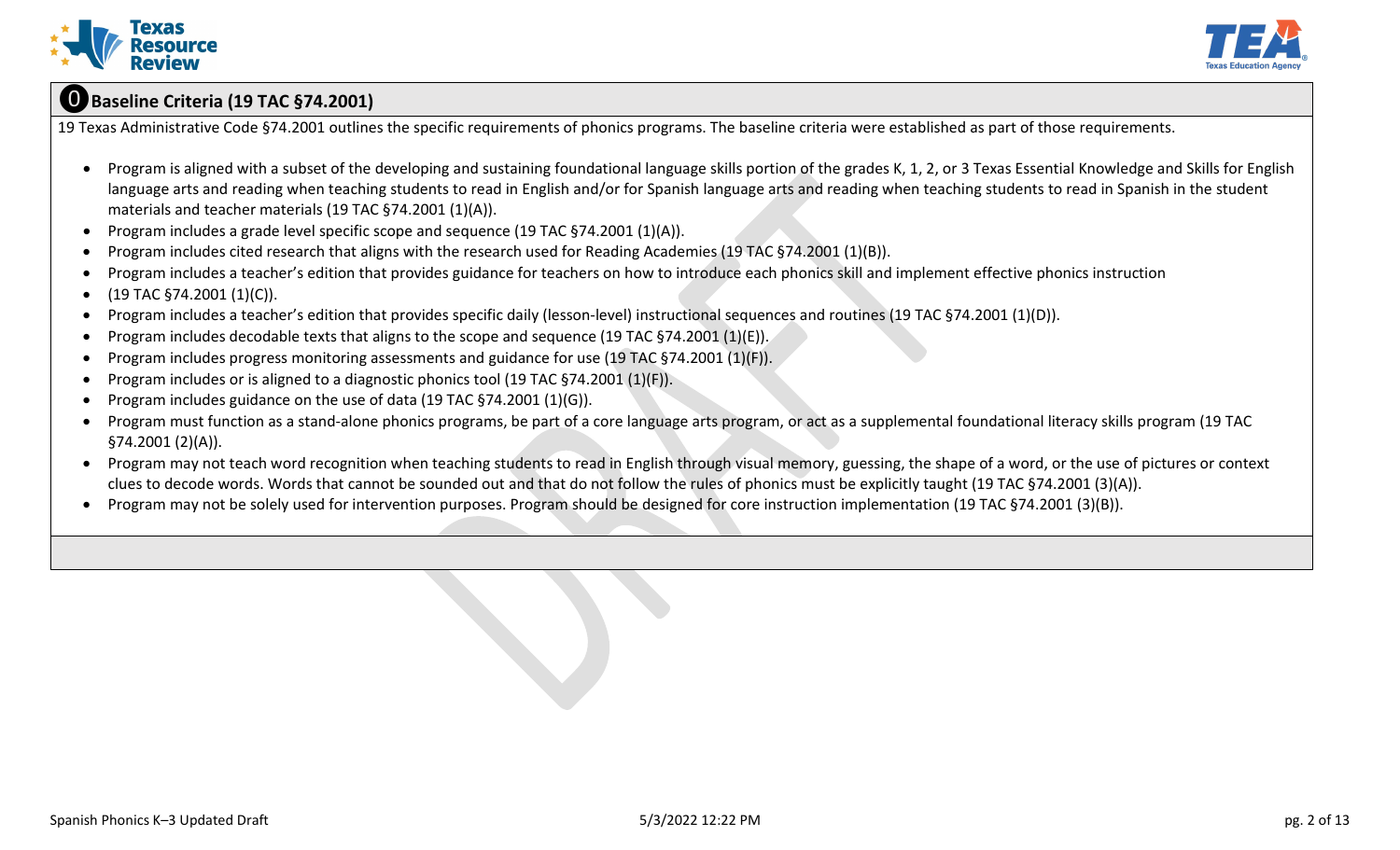



### **❶ Phonics-Related Texas Essential Knowledge and Skills-Alignment Review**

Standards-alignment review team members review instructional materials to determine the extent to which the standards are covered and to identify factual errors. To be eligible for inclusion on the *Commissioner's Recommended List of Phonics Programs*, instructional materials must cover at least 50% of the phonics related breakouts in the [Spanish language arts and](https://tea.texas.gov/academics/instructional-materials/review-and-adoption-process/review-and-adoption-breakout-documents)  [reading Texas Essential Knowledge and Skills](https://tea.texas.gov/academics/instructional-materials/review-and-adoption-process/review-and-adoption-breakout-documents) (TEKS) in the student and teacher materials. The below citations are to the breakouts in the TEKS. The breakouts are created by unpacking the student expectations and separating them into component parts. Unless otherwise stated, all breakouts associated with a student expectation will be included in standards-alignment.

- [Grade K:](https://tea.texas.gov/sites/default/files/p2019_breakout_slar-grade-k.pdf)
	- o (2)(A)(iv)–(xi)
	- $O(2)(B)$
	- $O (2)(C)$
	- $\circ$  (2)(D)(xi) and (xii)
	- $O (2)(E)$

#### • [Grade 1:](https://tea.texas.gov/sites/default/files/P2019_Breakout_SLAR%20Grade%201_Revised%2012-18-17.pdf)

- o (2)(A)(iii)–(vii)
- $O (2)(B)$
- $O (2)(C)$

#### • [Grade 2:](https://tea.texas.gov/sites/default/files/P2019_Breakout_SLAR%20Grade%202_Final.pdf)

- o (2)(A)(i)–(xi), (xiii)–(xxv), (xxvii)– (xxviii) (Does not include (2)(A)(xii) and (xxvi).)
- $\circ$  (2)(B)(i)–(iii), (v)–(xvi), and (xviii)–(xxvi) (Does not include (2)(B)(iv) and (xvii).)

#### • [Grade 3:](https://tea.texas.gov/sites/default/files/P2019_Breakout_SLAR%20Grade%203.pdf)

- $O (2)(A)$
- $O(2)(B)$

Note: State Board of Education-adopted materials submitted for consideration will not be re-reviewed for standards-alignment unless the materials cover less than 50% of the phonics related breakouts in the TEKS.

| <b>Category</b>                                                  | Student TEKS | <b>Teacher TEKS</b> |
|------------------------------------------------------------------|--------------|---------------------|
| Does Not Meet Criteria to be Included on the Commissioner's List | :50%         | <50%                |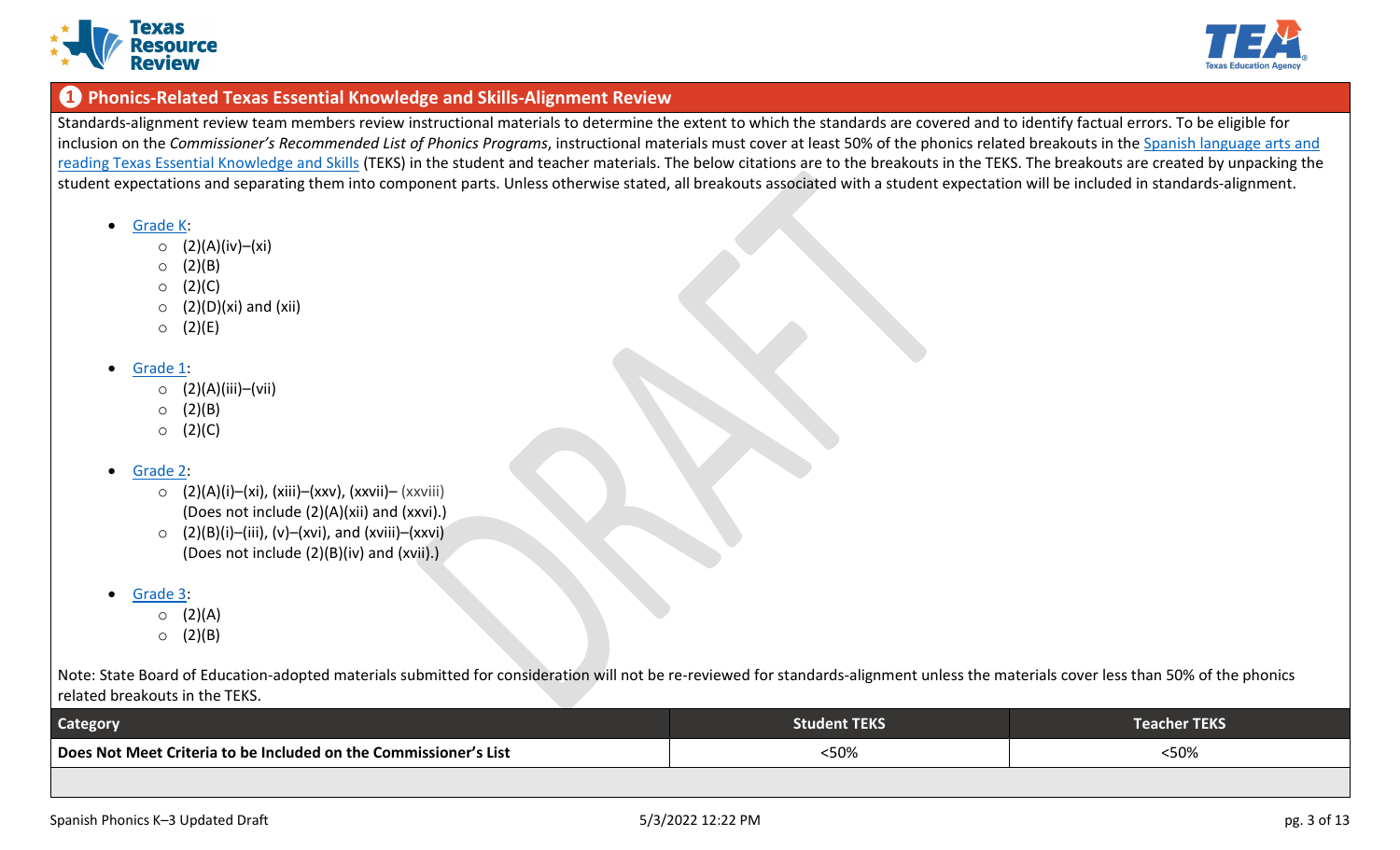



## **❷Instructional Approach**

Materials provide concise, direct (explicit) and systematic Spanish phonics instruction with cumulative review and intentional pacing. Lessons provide specific and authentic Spanish daily instructional sequences and routines, which include modeling, guided practice, and scaffolded application with immediate, corrective feedback. Materials include ongoing practice opportunities in isolation and in connected, decodable text that follows the instructional focus.

|     | <b>Phonics Indicator</b>                                                                                                                            | <b>Phonics Guidance</b>                                                                                                                                                                                                                                                                                                                                                                                                                                                             | <b>Scoring</b>                                                         |
|-----|-----------------------------------------------------------------------------------------------------------------------------------------------------|-------------------------------------------------------------------------------------------------------------------------------------------------------------------------------------------------------------------------------------------------------------------------------------------------------------------------------------------------------------------------------------------------------------------------------------------------------------------------------------|------------------------------------------------------------------------|
| 2.1 | Materials include systematic, year-<br>long plans for phonics instruction.                                                                          | Materials include a cohesive, Spanish TEKS-aligned scope and sequence that outlines the<br>essential knowledge and skills that are taught throughout the year.<br>Materials clearly demonstrate vertical alignment that shows the progression of skill<br>development in Spanish from year to year.<br>Lesson objectives systematically progress from simple to more complex concepts (e.g., CVC<br>words before CCVCV words and single syllable words before multisyllabic words). | Grade K: $0/2/4$<br>Grade 1: 0/2/4<br>Grade 2: 0/2/4<br>Grade 3: 0/2/4 |
| 2.2 | Materials provide direct (explicit) and<br>systematic instruction in developing<br>grade-level Spanish phonics skills<br>within and across lessons. | Lessons include detailed guidance for each component of the gradual release of responsibility<br>model.<br>Materials contain a teacher edition with ample, useful, and authentic Spanish annotations and<br>suggestions on how to present the content in the student materials.                                                                                                                                                                                                     | Grade K: $0/2/4$<br>Grade 1: 0/2/4<br>Grade 2: 0/2/4<br>Grade 3: 0/2/4 |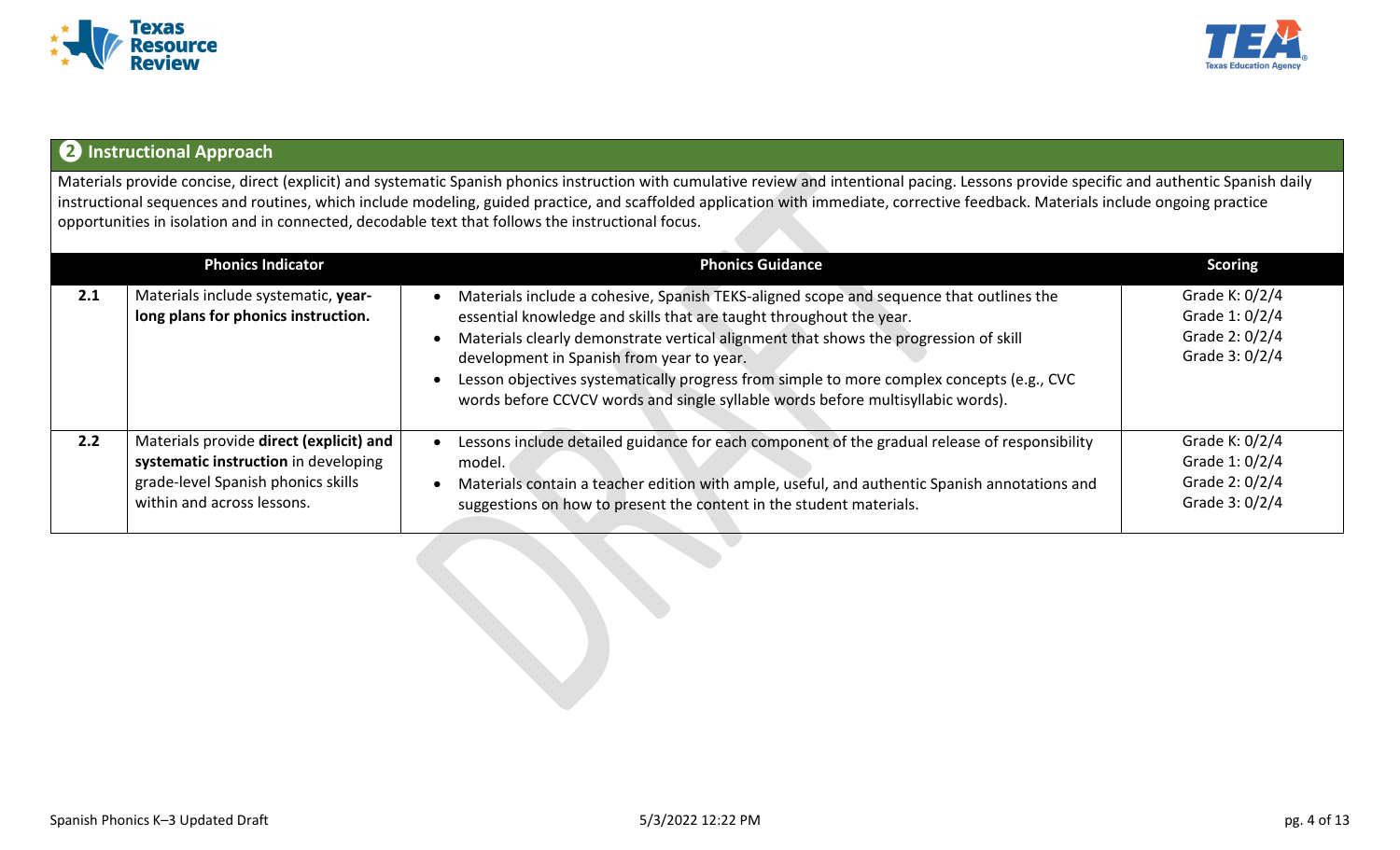



|     | 2 Instructional Approach                                                                                                                         |                                                                                                                                                                                                                                                                                                                                                                                                                                                                                                                                                                                                                                                                                                |                                                                      |
|-----|--------------------------------------------------------------------------------------------------------------------------------------------------|------------------------------------------------------------------------------------------------------------------------------------------------------------------------------------------------------------------------------------------------------------------------------------------------------------------------------------------------------------------------------------------------------------------------------------------------------------------------------------------------------------------------------------------------------------------------------------------------------------------------------------------------------------------------------------------------|----------------------------------------------------------------------|
|     | <b>Phonics Indicator</b>                                                                                                                         | <b>Phonics Guidance</b>                                                                                                                                                                                                                                                                                                                                                                                                                                                                                                                                                                                                                                                                        | <b>Scoring</b>                                                       |
| 2.3 | Materials include detailed guidance<br>that supports teacher's delivery of<br>instruction in Spanish.                                            | Guidance for teachers includes information about common phonics pattern misconceptions and<br>guiding principles related to teaching specific Spanish phonics skills.<br>Guidance for teachers provides detailed, specific instructional strategies with consistent routines<br>for teaching each Spanish phonics skill.<br>Materials include specific guidance for providing students with immediate, corrective feedback.<br>Materials provide detailed guidance for connecting previously taught phonics skills to new<br>learning.<br>Materials include clear guidance on how to pace each lesson, including specific time suggestions<br>for each component of the gradual release model. | Grade K: 0/2/4<br>Grade 1: 0/2/4<br>Grade 2: 0/2/4<br>Grade 3: 0/2/4 |
| 2.4 | Materials include frequent and<br>distributed review of Spanish phonics<br>skills with cumulative practice<br>opportunities with decodable text. | Materials include intentional cumulative review and practice activities throughout the span of<br>the curriculum.<br>Practice opportunities include only phonics skills that have been explicitly taught.<br>Decodable texts incorporate cumulative practice of taught phonics skills.                                                                                                                                                                                                                                                                                                                                                                                                         | Grade K: 0/2/4<br>Grade 1: 0/2/4<br>Grade 2: 0/2/4<br>Grade 3: 0/2/4 |
|     |                                                                                                                                                  | <b>Total Points Possible:</b>                                                                                                                                                                                                                                                                                                                                                                                                                                                                                                                                                                                                                                                                  | 16                                                                   |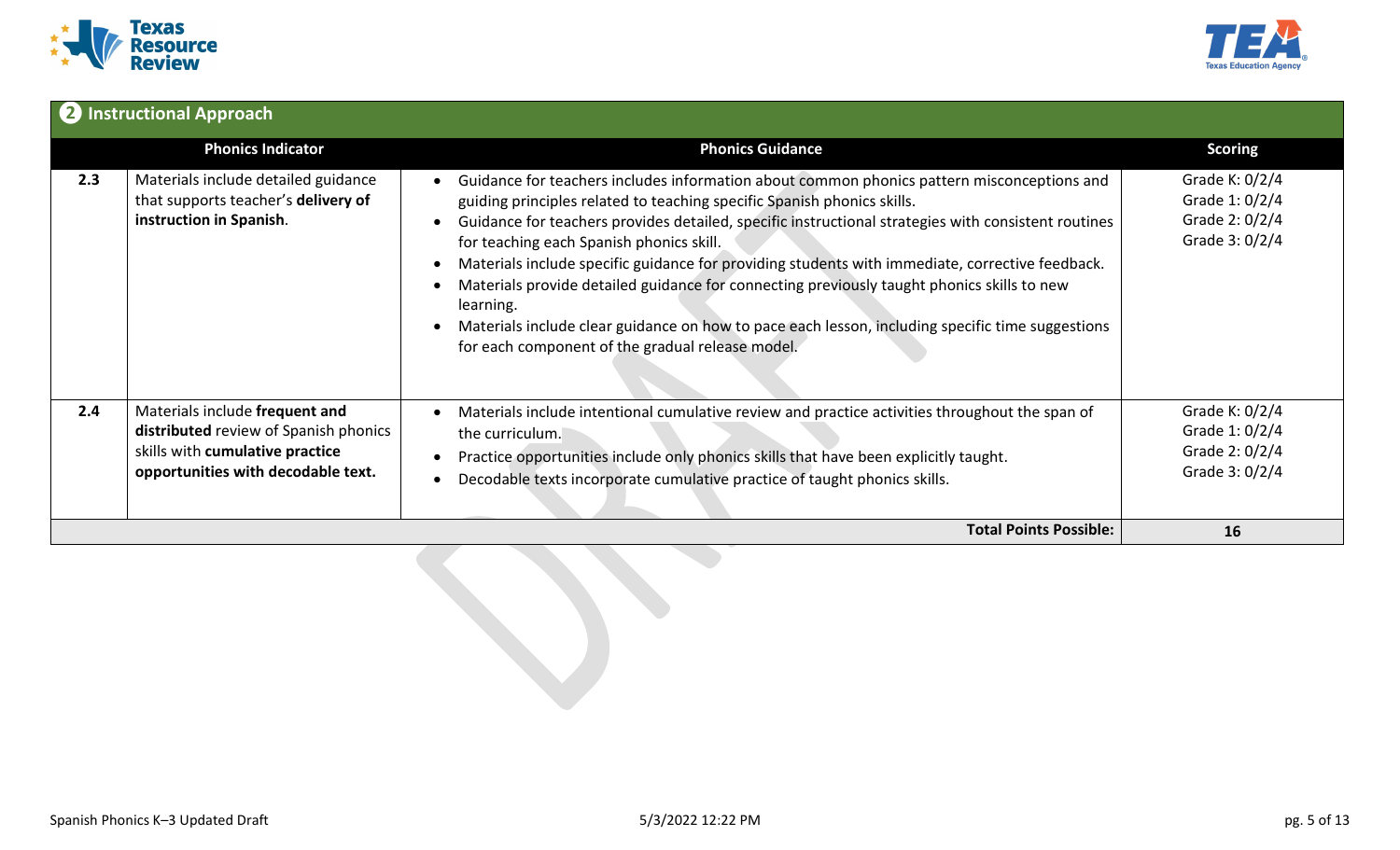



## **❸ Content-Specific Skills**

Materials follow a research-based Spanish reading development continuum that provides high-quality instruction of Spanish phonics skills for beginning readers and writers. Materials focus on the development of alphabet knowledge, phonological awareness, phonics, and fluency to develop proficient readers throughout the year, as developmentally appropriate. Materials include ongoing practice opportunities in isolation and in connected, decodable text that follows the instructional focus.

| 3.A Alphabet |                                                                                                                                            |                                                                                                                                                                                                                                                                                                                                                                                                                                                                                                                                                                                                                                                                                    |                                                                                                 |
|--------------|--------------------------------------------------------------------------------------------------------------------------------------------|------------------------------------------------------------------------------------------------------------------------------------------------------------------------------------------------------------------------------------------------------------------------------------------------------------------------------------------------------------------------------------------------------------------------------------------------------------------------------------------------------------------------------------------------------------------------------------------------------------------------------------------------------------------------------------|-------------------------------------------------------------------------------------------------|
|              | <b>Phonics Indicator</b>                                                                                                                   | <b>Phonics Guidance</b>                                                                                                                                                                                                                                                                                                                                                                                                                                                                                                                                                                                                                                                            | <b>Scoring</b>                                                                                  |
| 3.A.1        | Materials provide systematic and<br>direct (explicit) Spanish instruction,<br>practice, and review related to<br>alphabet knowledge.       | Materials provide a research-based systematic sequence that is authentic to Spanish for<br>introducing letter names and corresponding sounds.<br>Materials provide scripted direct (explicit) instruction in Spanish for teaching the identification of<br>all 27 letters (upper and lowercase) and their corresponding sounds.<br>Materials provide direct (explicit) instruction in Spanish on forming the 27 letters (upper and<br>lowercase).<br>Materials incorporate a variety of activities and resources in Spanish for students to develop,<br>practice, and reinforce (through cumulative review) alphabet knowledge in isolation and in<br>context of meaningful print. | Grade K: 0/2/4<br>Grade 1: Not Applicable<br>Grade 2: Not Applicable<br>Grade 3: Not Applicable |
| 3.A.2        | Materials provide systematic and<br>direct (explicit) Spanish instruction,<br>practice, and review related to the<br>alphabetic principle. | Materials embed ongoing, spiral review activities for accurate identification, matching, and<br>production of letter names and sounds.<br>Materials provide scripted direct (explicit) instruction for connecting phonemes to letters within<br>$\bullet$<br>words.<br>Materials incorporate a variety of activities and resources in Spanish for students to develop,<br>practice, and reinforce (through cumulative review) their understanding of applying letter-sound<br>correspondence to decode simple words both in isolation and in decodable connected text.                                                                                                             | Grade K: 0/2/4<br>Grade 1: 0/2/4<br>Grade 2: Not Applicable<br>Grade 3: Not Applicable          |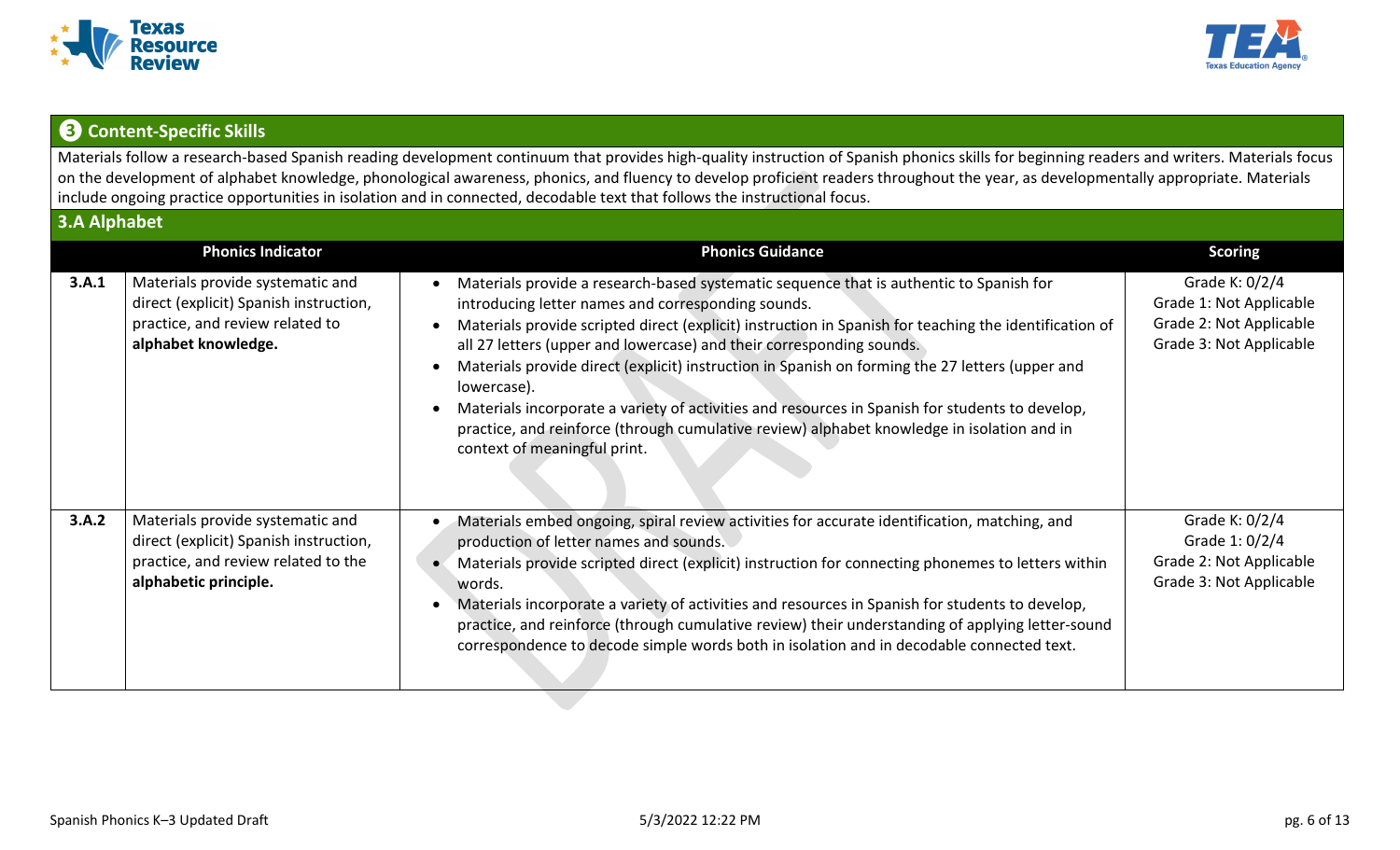



|       | <b>3.B Phonological Awareness</b>                                                                                                                                                                     |                                                                                                                                                                                                                                                                                                                                                                                                                                                                                                                                                                                                                                                                                                                                                                                                                                                               |                                                                                        |
|-------|-------------------------------------------------------------------------------------------------------------------------------------------------------------------------------------------------------|---------------------------------------------------------------------------------------------------------------------------------------------------------------------------------------------------------------------------------------------------------------------------------------------------------------------------------------------------------------------------------------------------------------------------------------------------------------------------------------------------------------------------------------------------------------------------------------------------------------------------------------------------------------------------------------------------------------------------------------------------------------------------------------------------------------------------------------------------------------|----------------------------------------------------------------------------------------|
|       | <b>Phonics Indicator</b>                                                                                                                                                                              | <b>Phonics Guidance</b>                                                                                                                                                                                                                                                                                                                                                                                                                                                                                                                                                                                                                                                                                                                                                                                                                                       | <b>Scoring</b>                                                                         |
| 3.B.1 | Materials provide systematic and<br>direct (explicit) instruction, practice,<br>and review to support the<br>development of oral syllable<br>awareness skills, as outlined in the<br>Spanish TEKS.    | Materials provide a systematic and authentic Spanish sequence for introducing oral syllable<br>awareness activities that begins with simple skills (detecting, blending, and segmenting syllables)<br>and gradually transition to more complex skills such as adding, deleting, and substituting<br>syllables).<br>Materials include scripted direct (explicit) instruction in Spanish for teaching oral syllable<br>awareness skills.<br>Materials incorporate a variety of activities and resources in Spanish for students to develop,<br>practice, and reinforce skills (through cumulative review).                                                                                                                                                                                                                                                      | Grade K: 0/2/4<br>Grade 1: 0/2/4<br>Grade 2: Not Applicable<br>Grade 3: Not Applicable |
| 3.B.2 | Materials provide systematic and<br>direct (explicit) instruction, practice,<br>and review to support the<br>development of Spanish phonemic<br>awareness skills, as outlined in the<br>Spanish TEKS. | Materials provide a systematic sequence for introducing phonemic awareness activities that<br>begins with identifying phonemes (the smallest unit of sound) and transitions to blending the<br>phonemes into syllables and gradually transition to more complex manipulation practices such as<br>adding, deleting, and substituting syllables.<br>Materials include scripted direct (explicit) instruction in Spanish for teaching phonemic<br>awareness.<br>Materials include direct (explicit) detailed guidance on connecting phonemic awareness skills to<br>the alphabetic principle, helping to transition students from oral language activities to basic<br>decoding and encoding.<br>Materials incorporate a variety of activities and resources in Spanish for students to develop,<br>practice, and reinforce skills (through cumulative review). | Grade K: 0/2/4<br>Grade 1: 0/2/4<br>Grade 2: Not Applicable<br>Grade 3: Not Applicable |
|       |                                                                                                                                                                                                       |                                                                                                                                                                                                                                                                                                                                                                                                                                                                                                                                                                                                                                                                                                                                                                                                                                                               |                                                                                        |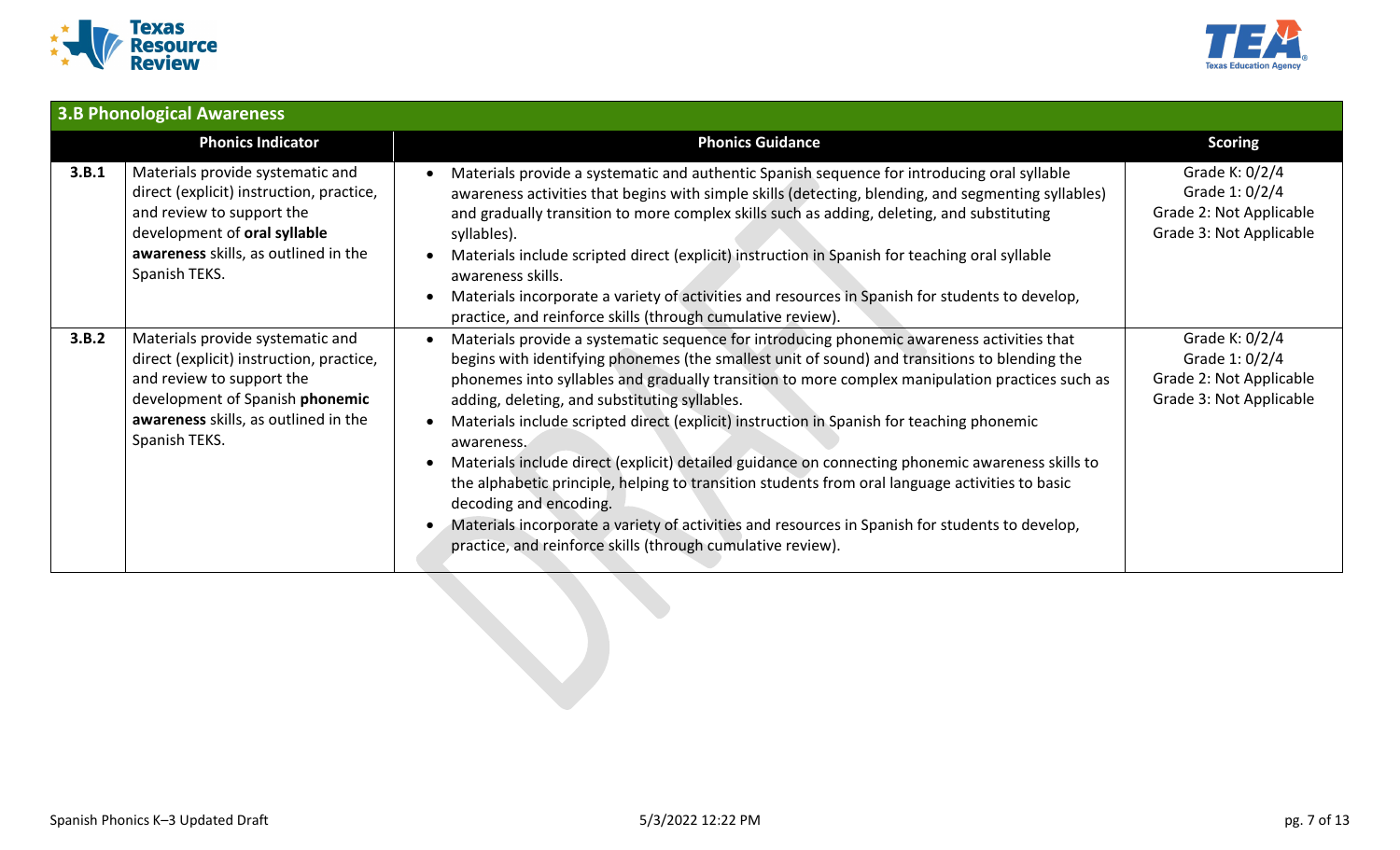



|       | 3.C Phonics (Encoding and Decoding)                                                                                                                                                                                                                                                                                                                                       |                                                                                                                                                                                                                                                                                                                                                                                                                                                                                                                                                                                                                                                                                                                                                                                                                                                                  |                                                                               |
|-------|---------------------------------------------------------------------------------------------------------------------------------------------------------------------------------------------------------------------------------------------------------------------------------------------------------------------------------------------------------------------------|------------------------------------------------------------------------------------------------------------------------------------------------------------------------------------------------------------------------------------------------------------------------------------------------------------------------------------------------------------------------------------------------------------------------------------------------------------------------------------------------------------------------------------------------------------------------------------------------------------------------------------------------------------------------------------------------------------------------------------------------------------------------------------------------------------------------------------------------------------------|-------------------------------------------------------------------------------|
|       | <b>Phonics Indicator</b>                                                                                                                                                                                                                                                                                                                                                  | <b>Phonics Guidance</b>                                                                                                                                                                                                                                                                                                                                                                                                                                                                                                                                                                                                                                                                                                                                                                                                                                          | <b>Scoring</b>                                                                |
| 3.C.1 | Materials provide systematic and<br>direct (explicit) instruction, practice,<br>and review to develop students'<br>knowledge and of grade-level sound-<br>spelling patterns, as outlined in the<br>Spanish TEKS.                                                                                                                                                          | Materials provide a systematic sequence for introducing grade-level sound-spelling correlations<br>and syllable combinations to decode single and multisyllabic words as outlined in the Spanish<br>TEKS.<br>Materials provide scripted direct (explicit) instruction for grade-level sound-spelling patterns.<br>$\bullet$<br>Materials incorporate a variety of activities and resources in Spanish for students to develop,<br>practice, and reinforce skills (through cumulative review).<br>Materials provide a variety of activities and resources in Spanish to decode and encode words<br>$\bullet$<br>that include taught common syllable correlations in isolation (e.g., word list) and in decodable<br>connected text that builds on previous instruction (e.g., within sentences or decodable texts).                                               | Grade K: 0/2/4<br>Grade 1: 0/2/4<br>Grade 2: 0/2/4<br>Grade 3: 0/2/4          |
| 3.C.2 | Materials provide systematic and<br>direct (explicit) instruction, practice,<br>and review related to accurately<br>identifying, reading, and writing<br>Spanish diptongos, hiatos, and word<br>types (i.e., agudas, graves, esdrújulas,<br>and sobreesdrújulas) and the rules of<br>accent marks for each word part or<br>word type, as outlined in the Spanish<br>TEKS. | Materials provide a systematic sequence for introducing Spanish diptongos, hiatos, and word<br>types including how the rules of accent marks apply to each.<br>Materials provide scripted direct (explicit) instruction about Spanish diptongos, hiatos, and word<br>types including how the rules of accent marks apply to each.<br>Materials incorporate a variety of activities and resources in Spanish for students to develop,<br>$\bullet$<br>practice, and reinforce skills (through cumulative review).<br>Materials provide a variety of activities and resources in Spanish for students to recognize, read,<br>$\bullet$<br>and write Spanish diptongos, hiatos, and word types in isolation (e.g., word lists) and in<br>decodable connected text (e.g., within sentences or decodable texts).                                                      | Grade K: Not Applicable<br>Grade 1: 0/2/4<br>Grade 2: 0/2/4<br>Grade 3: 0/2/4 |
| 3.C.3 | Materials include systematic and<br>direct (explicit) instruction, practice,<br>and review related to using knowledge<br>and application of syllabication to<br>decode and encode multisyllabic<br>words.                                                                                                                                                                 | Materials provide a systematic sequence for encoding and decoding multisyllabic words as<br>outlined in the Spanish TEKS.<br>Materials provide scripted direct (explicit) instruction for applying knowledge of syllable division<br>$\bullet$<br>principles to decode and encode multisyllabic words.<br>Materials incorporate a variety of activities and resources in Spanish for students to develop,<br>$\bullet$<br>practice, and reinforce skills (through cumulative review).<br>Materials provide a variety of activities and resources in Spanish for students to practice<br>decoding and encoding multisyllabic words, using knowledge of syllable patterns and syllable<br>division principles, in isolation (e.g., word lists) and in decodable connected text that builds on<br>previous instruction (e.g., within sentences or decodable texts). | Grade K: 0/2/4<br>Grade 1: 0/2/4<br>Grade 2: 0/2/4<br>Grade 3: 0/2/4          |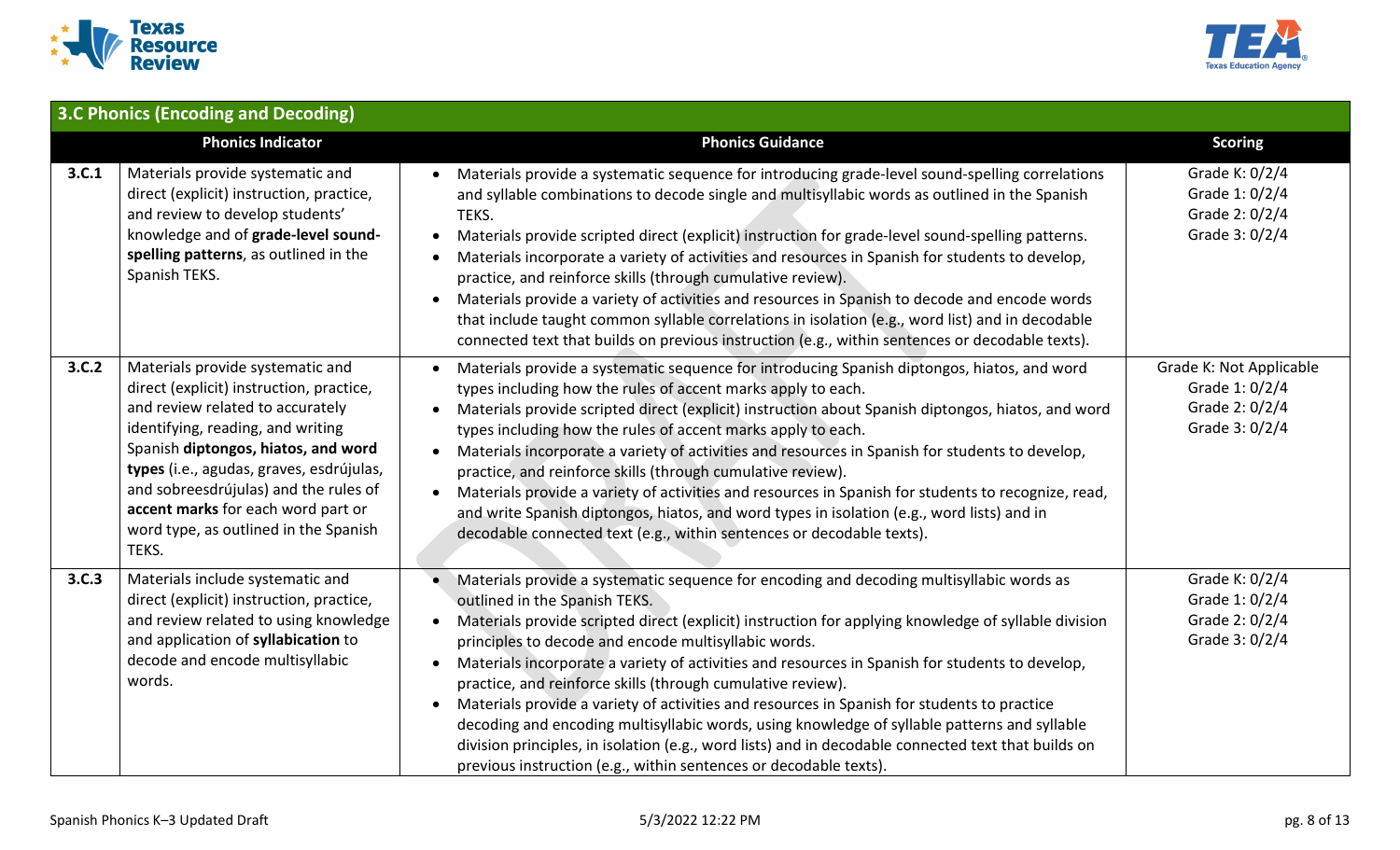



|       | 3.C Phonics (Encoding and Decoding)                                                                                                                                                                               |                                                                                                                                                                                                                                                                                                                                                                                                                                                                                                                                                                                                                                                                                                                                                                                                                                                                                         |                                                                               |  |
|-------|-------------------------------------------------------------------------------------------------------------------------------------------------------------------------------------------------------------------|-----------------------------------------------------------------------------------------------------------------------------------------------------------------------------------------------------------------------------------------------------------------------------------------------------------------------------------------------------------------------------------------------------------------------------------------------------------------------------------------------------------------------------------------------------------------------------------------------------------------------------------------------------------------------------------------------------------------------------------------------------------------------------------------------------------------------------------------------------------------------------------------|-------------------------------------------------------------------------------|--|
|       | <b>Phonics Indicator</b>                                                                                                                                                                                          | <b>Phonics Guidance</b>                                                                                                                                                                                                                                                                                                                                                                                                                                                                                                                                                                                                                                                                                                                                                                                                                                                                 | <b>Scoring</b>                                                                |  |
| 3.C.4 | Materials connect Spanish phonics<br>instruction to meaning by providing<br>systematic and direct (explicit)<br>instruction, practice, and review<br>related to developing morphological<br>awareness in Spanish. | Materials provide a systematic sequence for introducing grade-level morphemes, as outlined in<br>the Spanish TEKS.<br>Materials provide direct (explicit) instruction in Spanish for supporting recognition of common<br>morphemes.<br>Materials provide direct (explicit) instruction in Spanish for using the meanings of morphemes<br>(e.g., affixes and base words) to support decoding, encoding, and reading comprehension.<br>Materials incorporate a variety of activities and resources in Spanish for students to develop,<br>practice, and reinforce skills (through cumulative review).<br>Materials provide a variety of activities and resources in Spanish for students to decode and<br>encode words with morphemes in isolation (e.g., word lists) and in decodable connected text<br>that builds on previous instruction (e.g., within sentences or decodable texts). | Grade K: Not Applicable<br>Grade 1: 0/2/4<br>Grade 2: 0/2/4<br>Grade 3: 0/2/4 |  |

|       | <b>3.D Fluency</b>                                                                                                                                                                                                                               |                                                                                                                                                                                                                                                                                                                                                                                                                                                                                   |                                                                             |  |
|-------|--------------------------------------------------------------------------------------------------------------------------------------------------------------------------------------------------------------------------------------------------|-----------------------------------------------------------------------------------------------------------------------------------------------------------------------------------------------------------------------------------------------------------------------------------------------------------------------------------------------------------------------------------------------------------------------------------------------------------------------------------|-----------------------------------------------------------------------------|--|
|       | <b>Phonics Indicator</b>                                                                                                                                                                                                                         | <b>Phonics Guidance</b>                                                                                                                                                                                                                                                                                                                                                                                                                                                           | <b>Scoring</b>                                                              |  |
| 3.D.1 | Materials provide frequent<br>opportunities for students to practice<br>and develop word reading fluency, by<br>using knowledge of grade-level<br>Spanish phonics skills to read<br>decodable connected texts with<br>accuracy and automaticity. | Materials include embedded modeling and practice with word lists, decodable phrases/sentences,<br>and authentic Spanish decodable connected texts in the lesson.<br>Materials provide practice activities for word reading fluency in a variety of settings (e.g.,<br>independently, in partners, in guided small groups, etc.).<br>Materials provide a variety of grade-level authentic Spanish decodable connected texts that are<br>aligned to the phonics scope and sequence. | Grade K: 0/2/4<br>Grade 1: 0/2/4<br>Grade 2: 0/2/4<br>Grade 3: 0/2/4        |  |
|       |                                                                                                                                                                                                                                                  | <b>Total Points Possible:</b>                                                                                                                                                                                                                                                                                                                                                                                                                                                     | Grade K: 32<br><b>Grade 1:32</b><br><b>Grade 2: 20</b><br><b>Grade 3:20</b> |  |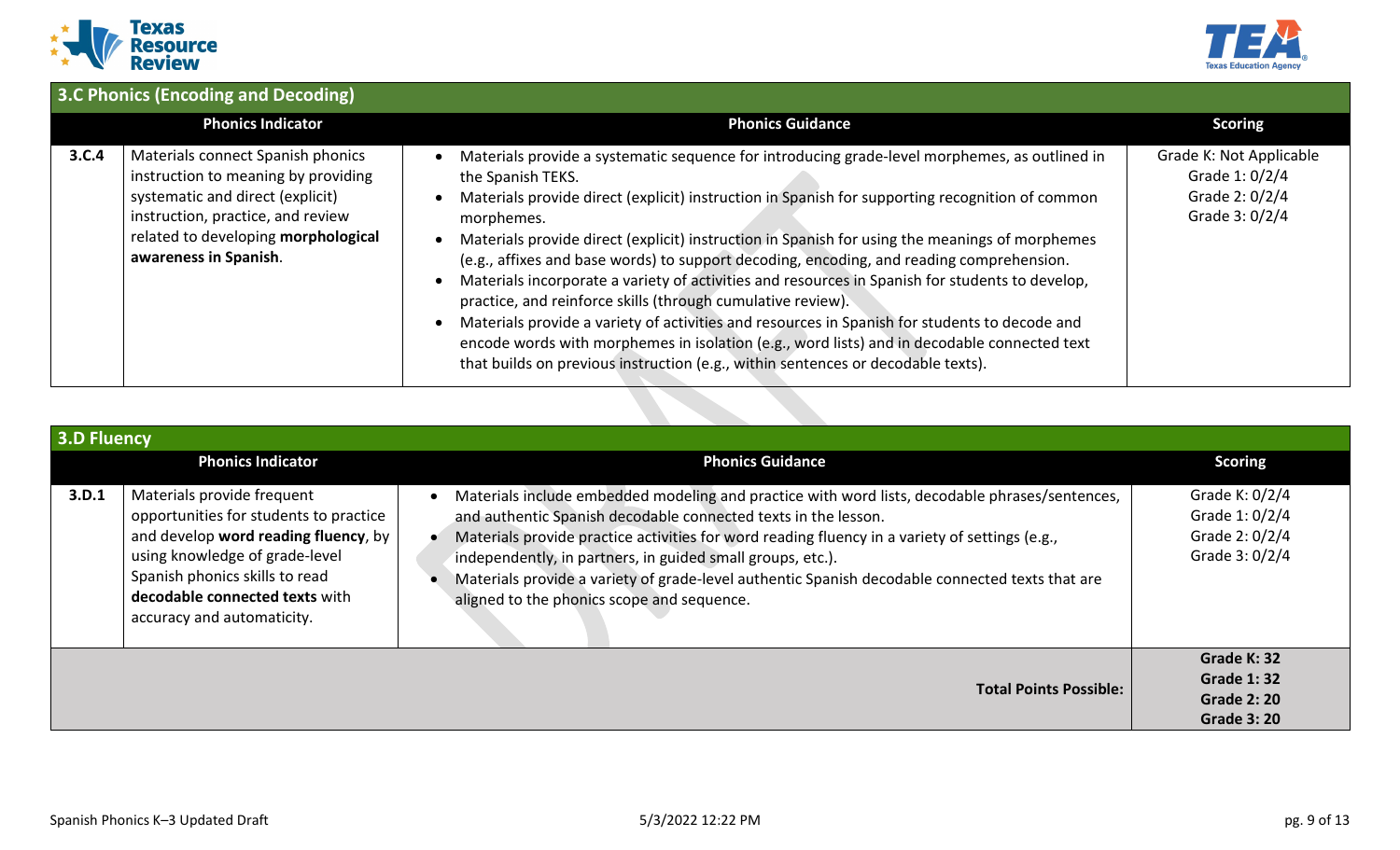



# **❹Progress Monitoring**

Materials provide frequent, strategic opportunities to monitor and respond to student progress toward development of appropriate grade level and content skill development.

|     | <b>Phonics Indicator</b>                                                                                                                                                                | <b>Phonics Guidance</b>                                                                                                                                                                                                                                                                                                                                                                                     | <b>Scoring</b>                                                         |
|-----|-----------------------------------------------------------------------------------------------------------------------------------------------------------------------------------------|-------------------------------------------------------------------------------------------------------------------------------------------------------------------------------------------------------------------------------------------------------------------------------------------------------------------------------------------------------------------------------------------------------------|------------------------------------------------------------------------|
| 4.1 | Materials include developmentally<br>appropriate and authentic Spanish<br>diagnostic tools (e.g., formative and<br>summative) and guidance for teachers<br>to monitor student progress. | Materials include a variety of Spanish diagnostic tools that are developmentally appropriate for<br>Spanish readers.<br>Materials provide clear, consistent directions for accurate administration of diagnostic tools in<br>Spanish.<br>Materials include data-management tools for tracking individual and whole-class student<br>progress.                                                               | Grade K: $0/1/2$<br>Grade 1: 0/1/2<br>Grade 2: 0/1/2<br>Grade 3: 0/1/2 |
| 4.2 | Materials include integrated Spanish<br>progress monitoring tools, with<br>specific guidance on frequency of use.                                                                       | Materials include progress monitoring tools that systematically and accurately measure students'<br>acquisition of grade-level skills in Spanish.<br>Materials include specific guidance on determining frequency of progress monitoring based on<br>students' strengths and needs.                                                                                                                         | Grade K: 0/1/2<br>Grade 1: 0/1/2<br>Grade 2: 0/1/2<br>Grade 3: 0/1/2   |
| 4.3 | Materials include guidance for<br>teachers to analyze and respond to<br>data from diagnostic tools.                                                                                     | Materials support teachers' analysis of diagnostic data to inform response to individual students'<br>strengths and needs.<br>Diagnostic tools provide teachers with guidance on how to plan and differentiate instruction<br>based on student data.<br>Materials include a variety of Spanish resources that align to data, allowing teachers to plan<br>different activities in response to student data. | Grade K: 0/1/2<br>Grade 1: 0/1/2<br>Grade 2: 0/1/2<br>Grade 3: 0/1/2   |
|     |                                                                                                                                                                                         | <b>Total Points Possible:</b>                                                                                                                                                                                                                                                                                                                                                                               | 6                                                                      |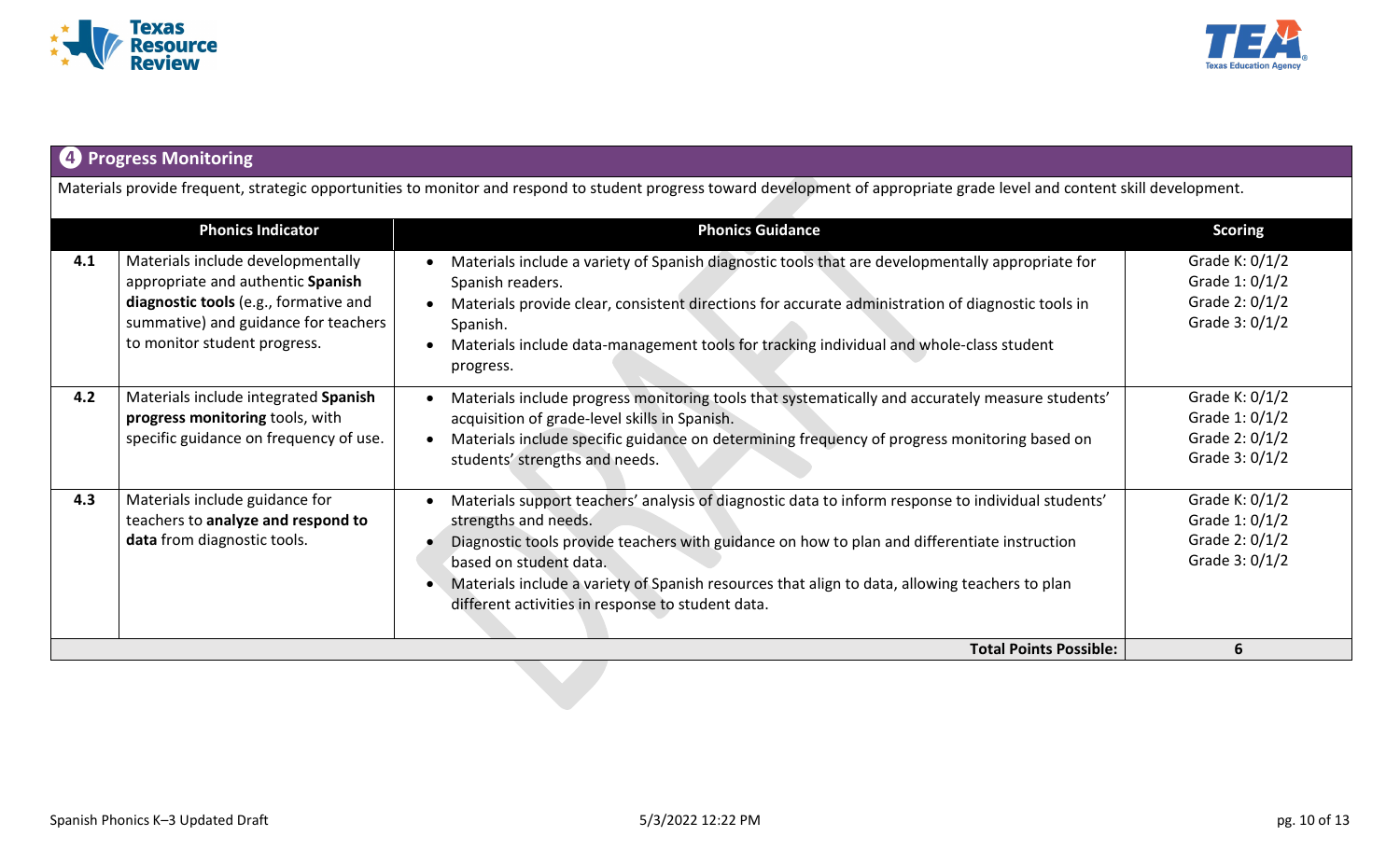



# **❺ Supports for All Learners**

The following information will appear on the Texas Resource Review website, providing additional information about the set of materials being reviewed.

|     | <b>Phonics Indicator</b>                                                                                                | <b>Phonics Guidance</b>                                                                                                                                                                                                                                                                                                                                                                                                    | <b>Scoring</b>                                                         |
|-----|-------------------------------------------------------------------------------------------------------------------------|----------------------------------------------------------------------------------------------------------------------------------------------------------------------------------------------------------------------------------------------------------------------------------------------------------------------------------------------------------------------------------------------------------------------------|------------------------------------------------------------------------|
| 5.1 | Materials include guidance,<br>scaffolds, supports, and extensions<br>that maximize student learning<br>potential.      | Materials provide targeted instruction and activities to scaffold learning for students who have not<br>yet mastered grade-level foundational Spanish phonics skills.<br>Materials provide targeted instruction and activities to accelerate learning for students who have<br>achieved grade-level mastery of foundational Spanish phonics skills.<br>Materials provide enrichment activities for all levels of learners. | Grade K: $0/1/2$<br>Grade 1: 0/1/2<br>Grade 2: 0/1/2<br>Grade 3: 0/1/2 |
| 5.2 | Materials provide a variety of<br>instructional methods that appeal to<br>a variety of learning interests and<br>needs. | Materials include a variety of developmentally appropriate instructional approaches to engage<br>students in mastery of the content.<br>Materials support a variety of instructional settings (e.g., whole group, small group, one-on-one).                                                                                                                                                                                | Grade K: 0/1/2<br>Grade 1: 0/1/2<br>Grade 2: 0/1/2<br>Grade 3: 0/1/2   |
| 5.3 | Materials include supports for<br>multilingual learners to meet grade-<br>level learning expectations.                  | Materials identify or provide information about the bilingual or dual language program model for<br>which the curriculum is intended.                                                                                                                                                                                                                                                                                      | Grade K: $0/1/2$<br>Grade 1: 0/1/2<br>Grade 2: 0/1/2<br>Grade 3: 0/1/2 |
|     |                                                                                                                         | <b>Total Points Possible:</b>                                                                                                                                                                                                                                                                                                                                                                                              | 6                                                                      |
|     |                                                                                                                         |                                                                                                                                                                                                                                                                                                                                                                                                                            |                                                                        |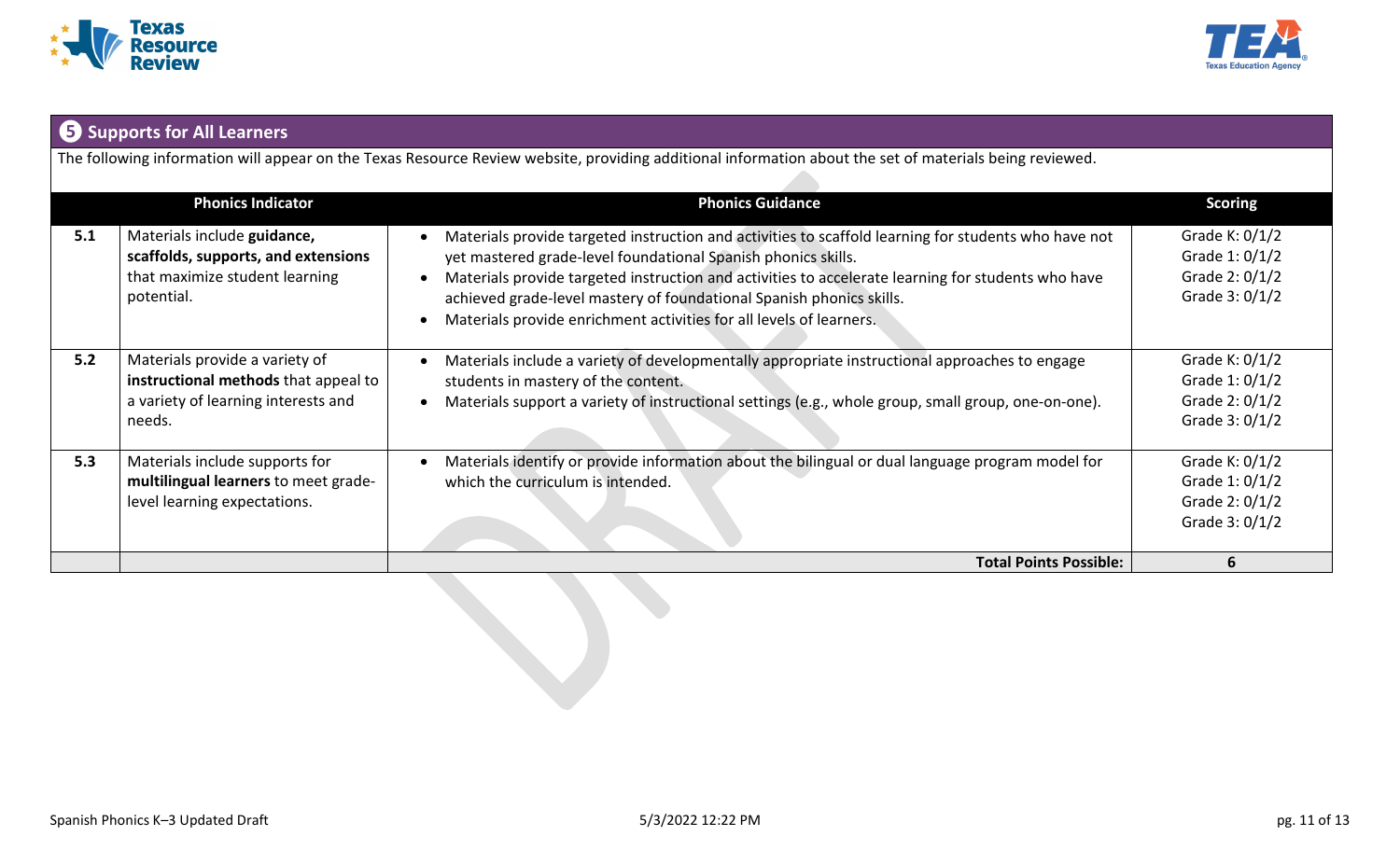



# **❻ Additional Information: Resources**

The following information will appear on the Texas Resource Review website, providing additional information about the set of materials being reviewed.

|     |                                                                                      | <b>Phonics Guidance</b>                                                                                                                                                                                                                                                                                                                                                                                                                                                      | <b>Scoring</b> |
|-----|--------------------------------------------------------------------------------------|------------------------------------------------------------------------------------------------------------------------------------------------------------------------------------------------------------------------------------------------------------------------------------------------------------------------------------------------------------------------------------------------------------------------------------------------------------------------------|----------------|
| 6.1 | Materials provide guidance on<br>fostering connections between home<br>and school.   | Materials inform families about the program and provide suggestions in English and Spanish for<br>how they can help support student progress and achievement.<br>Materials provide specific strategies and activities for families to use at home to support students'<br>learning and development of Spanish skills.<br>Materials contain resources in English and Spanish to help teachers communicate with families in<br>an ongoing manner regarding student's progress. | Not Scored     |
| 6.2 | Materials incorporate technology into<br>the lessons to enhance student<br>learning. | Digital materials are accessible and compatible with multiple operating systems and devices.<br>Digital materials support and enhance virtual and in-person instruction.<br>Digital materials enhance student learning and are not distracting or chaotic.                                                                                                                                                                                                                   | Not Scored     |